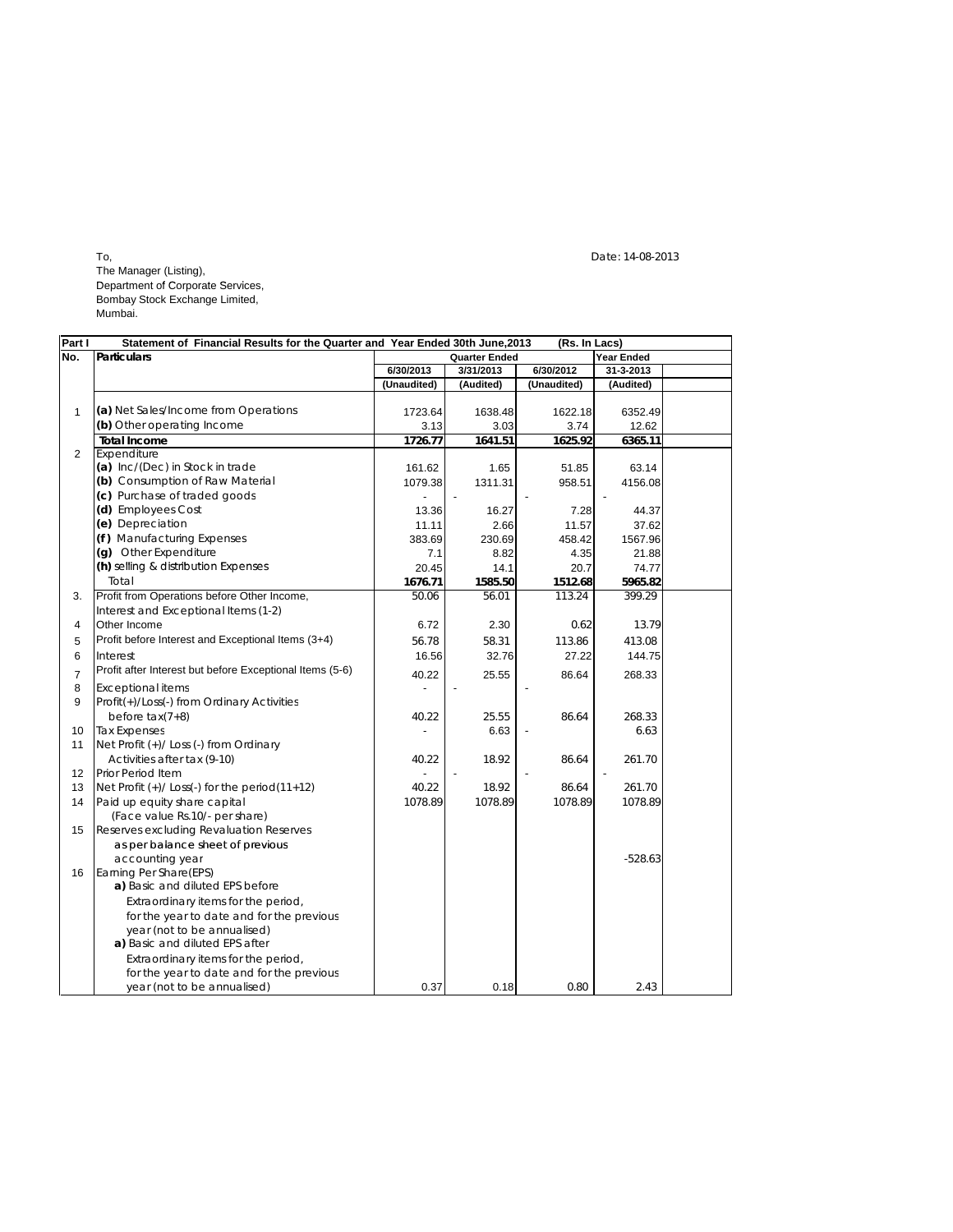| <b>PART II</b><br>Select information for the Quarter ended 30th June, 2013 |                                                       |                                                              |            |                                |            |  |
|----------------------------------------------------------------------------|-------------------------------------------------------|--------------------------------------------------------------|------------|--------------------------------|------------|--|
| Sr. No                                                                     | <b>Particulars</b>                                    | <b>Quarter Ended</b><br>31-3-2013<br>31-12-2012<br>31-3-2012 |            | <b>Year Ended</b><br>31-3-2013 |            |  |
| Α                                                                          | <b>PARTICULARS OF SHAREHOLDING</b>                    |                                                              |            |                                |            |  |
|                                                                            | Public shareholding                                   |                                                              |            |                                |            |  |
|                                                                            | a) No. of Shares                                      | 578620                                                       | 578620     | 578620                         | 578620     |  |
|                                                                            | b) Percentage of Shareholding                         | 5.36%                                                        | 5.36%      | 5.36%                          | 5.36%      |  |
| 2                                                                          | Promoters and promoter group                          |                                                              |            |                                |            |  |
|                                                                            | Shareholding **                                       |                                                              |            |                                |            |  |
|                                                                            | a) Pledged/Encumbered                                 |                                                              |            |                                |            |  |
|                                                                            | - Number of shares                                    | <b>NIL</b>                                                   | <b>NIL</b> | <b>NII</b>                     | <b>NIL</b> |  |
|                                                                            | Percentage of shares (as a% of total shareholding of  |                                                              |            |                                |            |  |
|                                                                            | promoter amd promoter group)                          | N.A.                                                         | N.A.       | N.A.                           | N.A.       |  |
|                                                                            | Percentage of shares (as a% of total share capital of |                                                              |            |                                |            |  |
|                                                                            | the Company)                                          | N.A.                                                         | N.A.       | N.A.                           | N.A.       |  |
|                                                                            | b) Non-encumbered                                     |                                                              |            |                                |            |  |
|                                                                            | - Number of Shares                                    | 10210266                                                     | 10210266   | 10210266                       | 10210266   |  |
|                                                                            | Percentage of shares (as a% of total shareholding of  |                                                              |            |                                |            |  |
|                                                                            | promoter and promoter group)                          | 100%                                                         | 100%       | 100%                           | 100%       |  |
|                                                                            | Percentage of shares (as a% of total share capital of |                                                              |            |                                |            |  |
|                                                                            | the Company)                                          | 94.64%                                                       | 94.64%     | 94.64%                         | 94.64%     |  |

|   |                                                | Quarter   |  |
|---|------------------------------------------------|-----------|--|
|   |                                                | Ended     |  |
|   | <b>Particulars</b>                             | 30-6-2013 |  |
| в | <b>INVESTOR COMPLAINTS</b>                     |           |  |
|   | Pending at the beginning of the quarter        | Nil       |  |
|   | Received during the quarter                    | Nil       |  |
|   | Disposed during the quarter                    | Nil       |  |
|   | Remaining unresolved at the end of the quarter | Nil       |  |